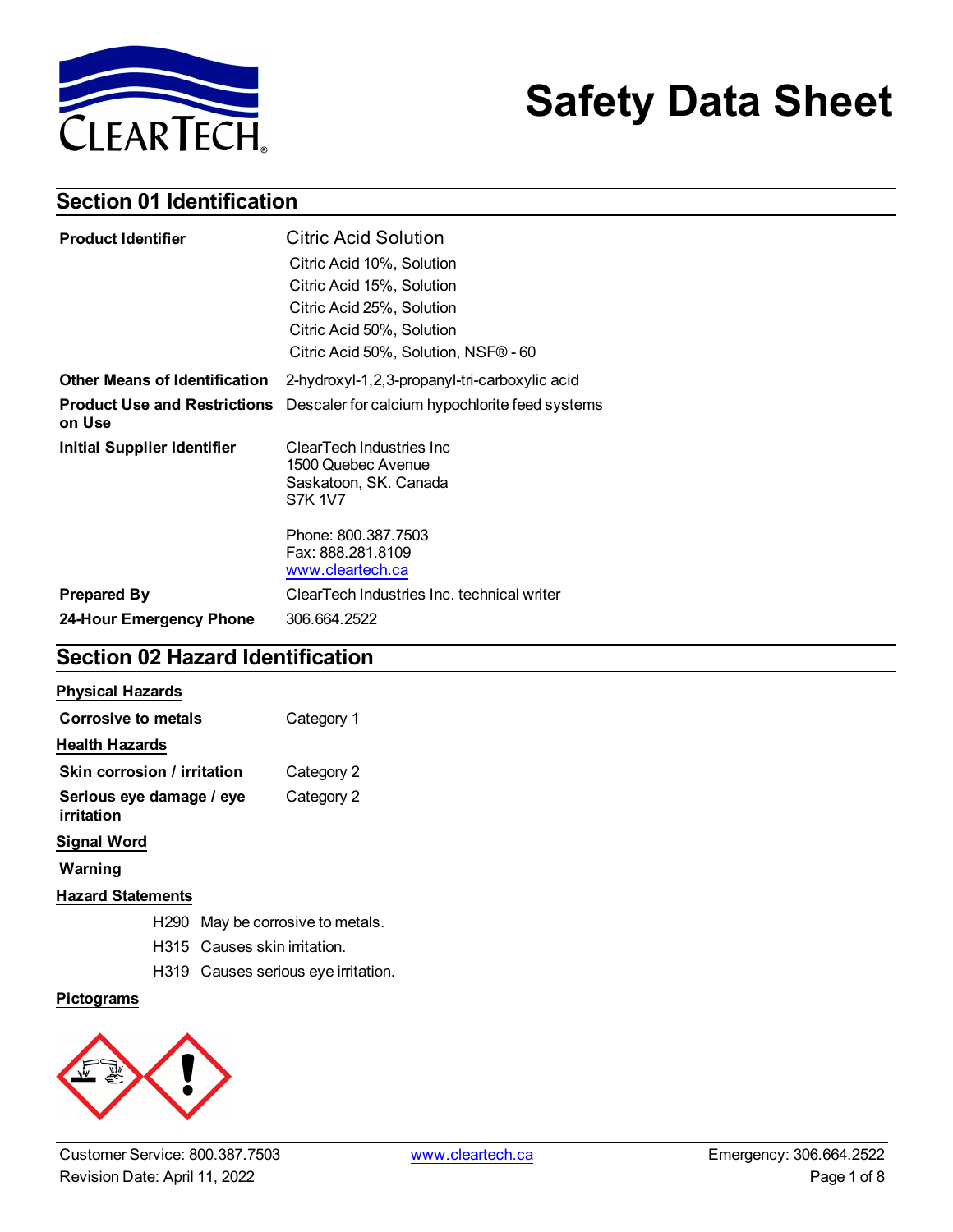#### **Precautionary Statements**

#### **Prevention**

- P234 Keep only in original packaging.
- P264 Wash affected body parts thoroughly after handling.
- P280 Wear protective gloves, eye protection, face protection

#### **Response**

P305 P351 P338 IF IN EYES: Rinse cautiously with water for several minutes. Remove contact lenses, if present P337 P313 and easy to do. Continue rinsing. If eye irritation persists: Get medical advice or attention.

P390 Absorb spillage to prevent material damage.

#### **Hazards Not Otherwise Classified**

Not available

#### **Supplemental Information**

Not available

### **Section 03 Composition / Information on Ingredients**

#### **Hazardous Ingredients:**

| <b>Chemical name</b>                      | Common name(s) | <b>CAS number</b> | Concentration (w/w%) |
|-------------------------------------------|----------------|-------------------|----------------------|
| 2-hydroxypropane-1,2,3-tricarboxylic acid | Citric acid    | 77-92-9           | 14-52%               |

#### **Section 04 First-Aid Measures**

#### **Description of necessary first-aid measures**

| Inhalation Get medical advice / attention if you feel unwell or are concerned. Remove source of exposure or move person |
|-------------------------------------------------------------------------------------------------------------------------|
| to fresh air and keep comfortable for breathing. Call a POISON CENTER or doctor if you feel unwell.                     |

**Ingestion** Rinse mouth. Get medical advice / attention if you feel unwell or are concerned.

**Skin contact** Avoid direct contact. Wear chemical protective clothing, if necessary. Take off immediately contaminated clothing, shoes and leather goods. Rinse skin with lukewarm, gently flowing water / shower for 15 to 20 minutes. Get medical advice / attention. Wash contaminated clothing before re-use, or discard.

**Eye contact** Remove source of exposure or move person to fresh air. Rinse eyes cautiously with lukewarm, gently flowing water for several minutes, while holding the eyelids open. Remove contact lenses, if present and easy to do. Continue rinsing for 15 to 20 minutes. Take care not to rinse contaminated water into the unaffected eye or onto the face. If eye irritation persists: Get medical advice / attention.

**Most important symptoms and effects, both acute and delayed**

- **Inhalation** May cause respiratory irritation.
- **Ingestion** May cause discomfort or nausea.

**Skin contact** Causes skin irritation.

**Eye contact** Causes serious eye irritation.

**Further information** For further information see Section 11 Toxicological Information.

### **Section 05 Fire Fighting Measures**

**Suitable extinguishing media** Extinguish fire using extinguishing agents suitable for the surrounding fire.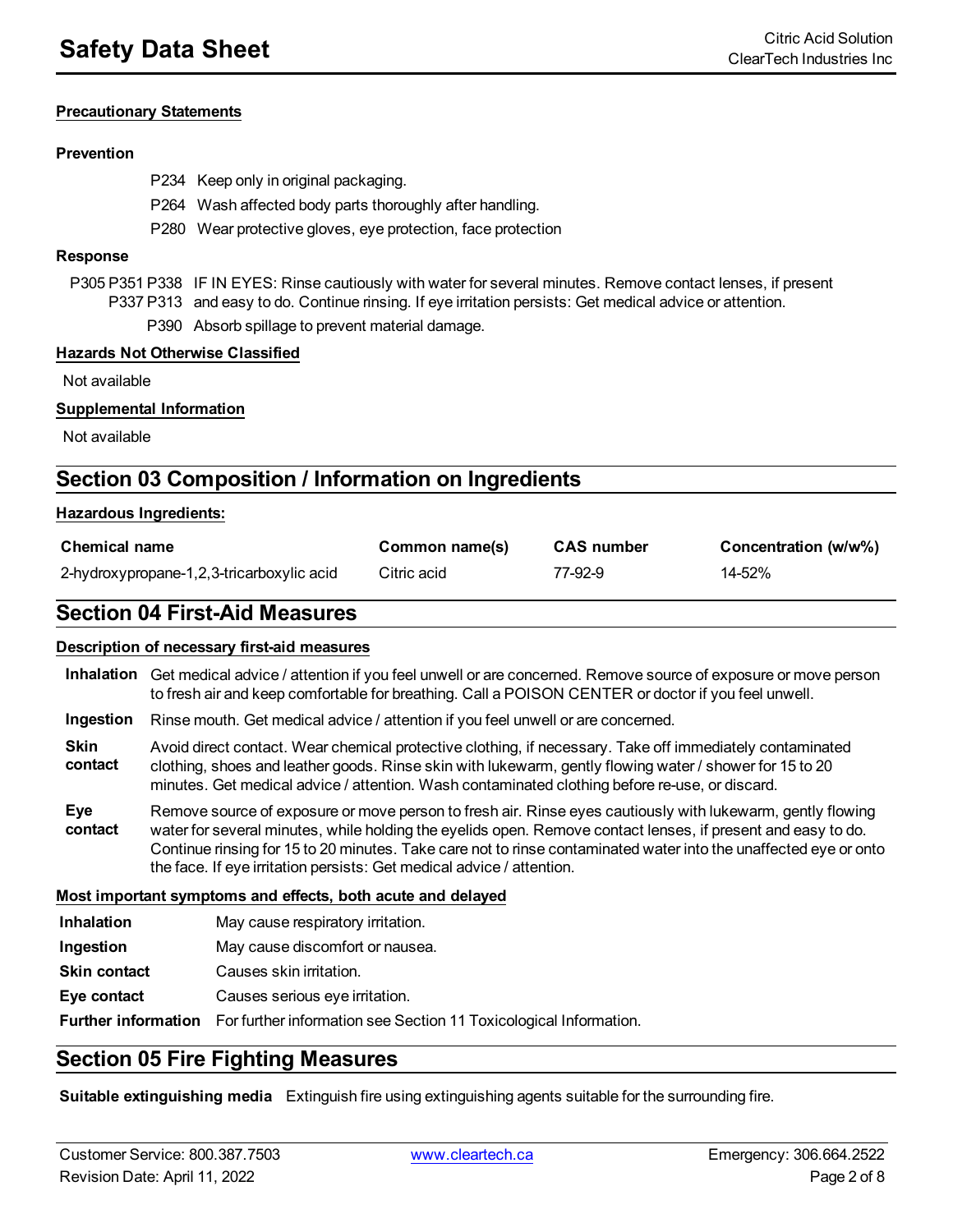| Unsuitable extinguishing<br>media | Water jets are not recommended in fires involving chemicals.                              |
|-----------------------------------|-------------------------------------------------------------------------------------------|
| Specific hazards arising from     | Reacts with many metals to liberate hydrogen gas that can form explosive mixtures. In the |
| the chemical                      | event of a fire oxides of carbon may be released. Thermal decomposition occurs at 175 °C. |
| Special protective equipment      | Wear NIOSH-approved self-contained breathing apparatus and chemical-protective            |
| for fire-fighters                 | clothing.                                                                                 |

## **Section 06 Accidental Release Measures**

| <b>Personal Precautions /</b><br><b>Protective Equipment /</b><br><b>Emergency Procedures</b> | Wear appropriate personal protective equipment (See Section 08 Exposure Controls and<br>Personal Protection). Stay upwind, ventilate area. Do not use material handling equipment<br>with exposed metal surfaces.                                                                                                                                                                                   |
|-----------------------------------------------------------------------------------------------|-----------------------------------------------------------------------------------------------------------------------------------------------------------------------------------------------------------------------------------------------------------------------------------------------------------------------------------------------------------------------------------------------------|
| <b>Environmental Precautions</b>                                                              | Prevent material from entering waterways, sewers or confined spaces. Notify local health<br>and wildlife officials. Notify operators of nearby water intakes.                                                                                                                                                                                                                                       |
| <b>Methods and Materials for</b><br><b>Containment and Cleaning</b><br>Up                     | SMALL SPILLS: Stop or reduce leak if safe to do so. Clean up spill with non-reactive<br>absorbent and place in suitable, covered, labeled containers. Flush area with water.<br>Contaminated absorbent material may pose the same hazards as the spilled product. Use<br>vented containers to avoid pressure buildup.<br>LARGE SPILLS: Contact fire and emergency services and supplier for advice. |

## **Section 07 Handling and Storage**

|                                    | <b>Precautions for Safe Handling</b> Use proper equipment for lifting and transporting all containers. Use sensible industrial<br>hygiene and housekeeping practices. Wash thoroughly after handling. Avoid all situations<br>that could lead to harmful exposure.<br>Inspect containers for damage or leaks before handling. If the original label is damaged or |
|------------------------------------|-------------------------------------------------------------------------------------------------------------------------------------------------------------------------------------------------------------------------------------------------------------------------------------------------------------------------------------------------------------------|
|                                    | missing replace with a workplace label. Have suitable emergency equipment for fires, spills<br>and leaks readily available.                                                                                                                                                                                                                                       |
| <b>Conditions for Safe Storage</b> | Store in a cool, dry, well-ventilated area, away from heat sources and incompatible<br>materials. Always store in original labeled container. Keep containers tightly closed when<br>not in use and when empty. Empty containers may contain hazardous residues. Protect<br>label and keep it visible. Do not transfer to metal containers.                       |
| Incompatibilities                  | Bases, such as potassium hydroxide, sodium hydroxide, calcium hydroxide (slaked lime),<br>ammonia, carbonates.                                                                                                                                                                                                                                                    |
|                                    | Oxidizing agents, such as oxygen, hydrogen peroxide, sulphuric and nitric acids,<br>hypochlorites and permanganates.                                                                                                                                                                                                                                              |
|                                    | Reducing agents, such as hydrogen, sodium borohydride, sulphur dioxide, thiosulphates,<br>hydrazine, phosphites, carbon, and oxalic, formic and ascorbic acid.                                                                                                                                                                                                    |
|                                    | Metals, such as aluminum, copper, and zinc.                                                                                                                                                                                                                                                                                                                       |

## **Section 08 Exposure Controls and Personal Protection**

#### **Exposure limits**

There are no known exposure limits for this product.

**Engineering controls**

| <b>Ventilation Requirements</b> | Mechanical ventilation (dilution or local exhaust), process or personnel enclosure and<br>control of process conditions should be provided in accordance with all fire codes and<br>regulatory requirements. Supply sufficient replacement air to make up for air removed by<br>exhaust systems. |
|---------------------------------|--------------------------------------------------------------------------------------------------------------------------------------------------------------------------------------------------------------------------------------------------------------------------------------------------|
| <b>Other</b>                    | A soak hose and eyewash station or emergency shower and eyewash station should be<br>available, tested, and be in close proximity to the product being handled in accordance with<br>provincial regulations.                                                                                     |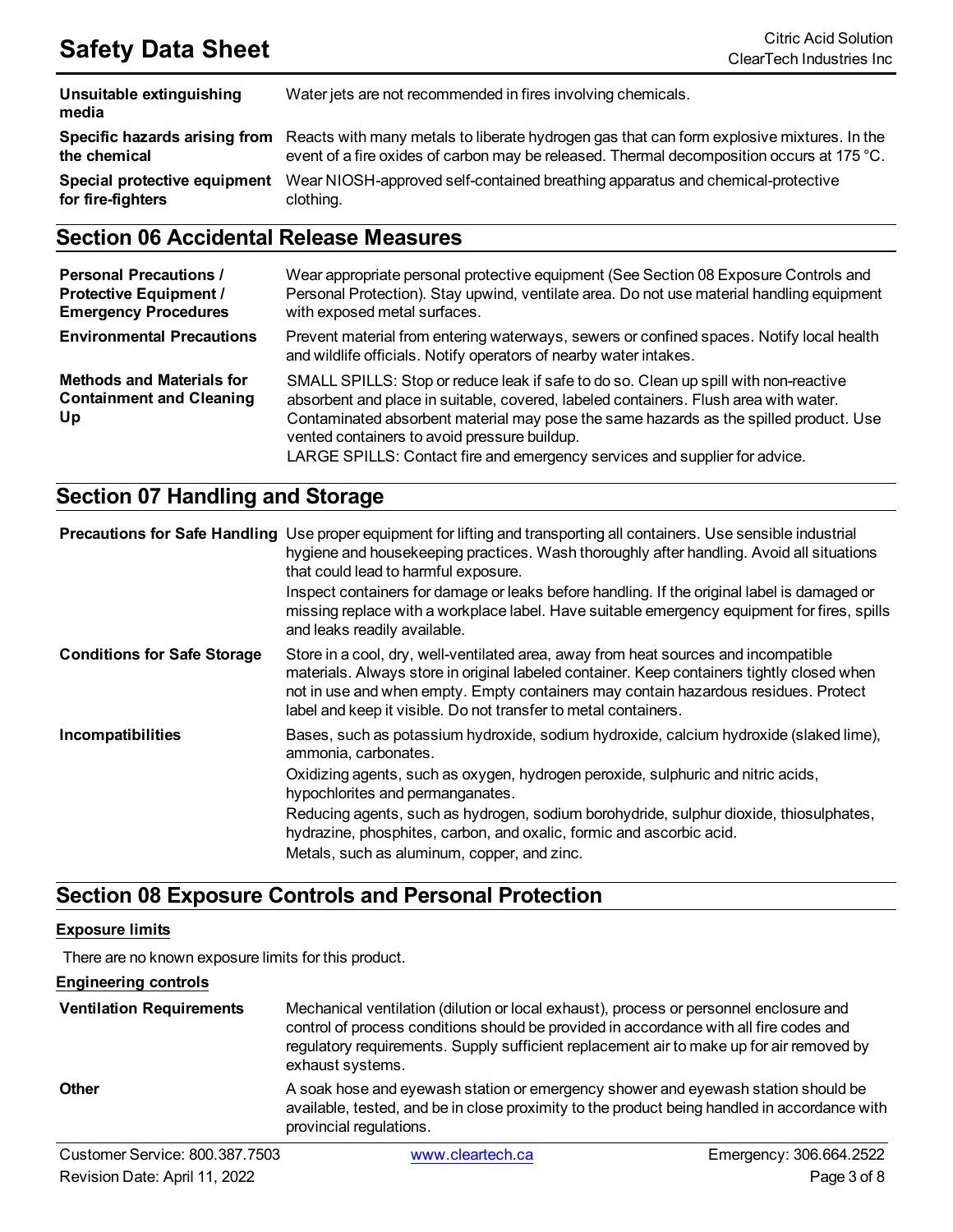#### **Protective equipment**

The following are recommendations only. It is the responsibility of the employer / user to conduct a hazard assessment of the process in which this product being used and determine the proper engineering controls and PPE for their process. Additional regulatory and safety information should be sought from local authorities and, if needed, a professional industrial hygienist.

| Eye and face protection       | Where there is potential eye or face exposure, tightly fitting chemical goggles are<br>recommended. Contact lenses are not recommended; they may contribute to severe eye<br>injury.                                                                                                                                                                                                                                                                                                                                                                                                                                                      |
|-------------------------------|-------------------------------------------------------------------------------------------------------------------------------------------------------------------------------------------------------------------------------------------------------------------------------------------------------------------------------------------------------------------------------------------------------------------------------------------------------------------------------------------------------------------------------------------------------------------------------------------------------------------------------------------|
| Hand and body protection      | Where handling this product it is recommended that skin contact is avoided. Disposable<br>latex or nitrile gloves are recommended to prevent incidental contact. Butyl rubber,<br>neoprene, or PVC skin protection is recommended for extended contact. Leather gloves are<br>not recommended for chemical protection. Refer to manufacturer's specifications for<br>breakthrough times and permeability information; note that breakthrough times and<br>permeability vary with temperature, application and age of material. Continued use of<br>contaminated safety gear or clothing is not recommended; wash before reuse or discard. |
| <b>Respiratory protection</b> | In case of insufficient ventilation wear suitable respiratory equipment.                                                                                                                                                                                                                                                                                                                                                                                                                                                                                                                                                                  |
| <b>Thermal hazards</b>        | Not available                                                                                                                                                                                                                                                                                                                                                                                                                                                                                                                                                                                                                             |

## **Section 09 Physical and Chemical Properties**

#### **Appearance**

| <b>Physical state</b>                      | Liquid                        |
|--------------------------------------------|-------------------------------|
| Colour                                     | Clear                         |
| Odour                                      | Odourless                     |
| <b>Odour threshold</b>                     | Not applicable                |
| <b>Property</b>                            |                               |
| рH                                         | $<$ 1.0 (50% solution)        |
| Melting point / freezing point             | 10-15 °C (50% solution)       |
| Initial boiling point and<br>boiling range | >100 °C                       |
| <b>Flash point</b>                         | Not applicable                |
| <b>Evaporation rate</b>                    | Not available                 |
| <b>Flammability</b>                        | Not applicable                |
| <b>Upper flammable limit</b>               | Not available                 |
| Lower flammable limit                      | Not available                 |
| Vapour pressure                            | Not available                 |
| Vapour density                             | Not available                 |
| <b>Relative density</b>                    | Not applicable                |
| <b>Solubility</b>                          | Soluble in water              |
| Partition coefficient: n-<br>octanol/water | Log Kow: -0.2 to -1.8         |
| <b>Auto-ignition temperature</b>           | Not applicable                |
| <b>Decomposition temperature</b>           | 175 °C                        |
| <b>Viscosity</b>                           | Not available                 |
| <b>Specific gravity</b>                    | 1.24-1.26 g/mL (50% solution) |
| <b>Particle characteristics</b>            | Not applicable                |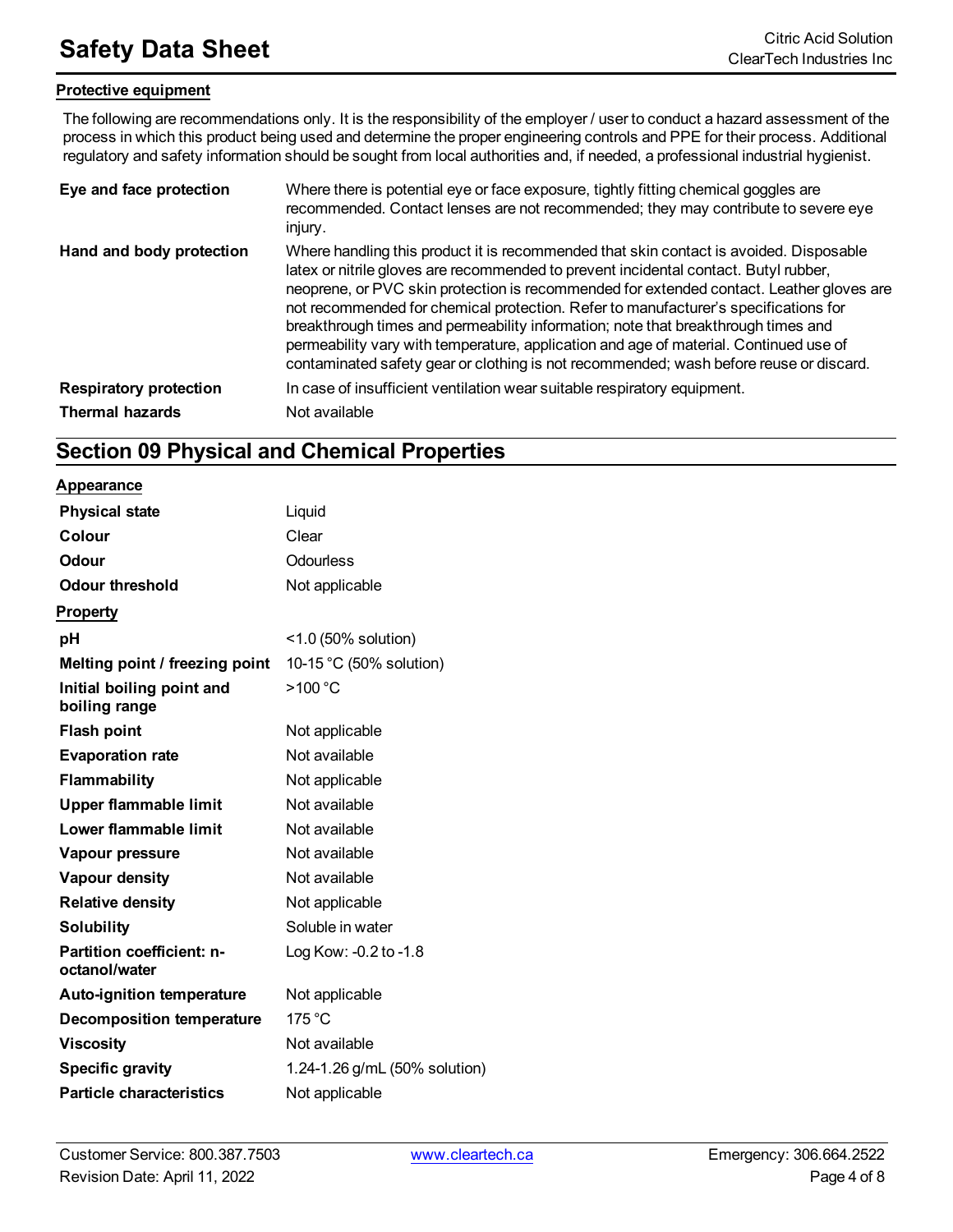| Formula          | $C_{6}H_{8}O_{7}$ |
|------------------|-------------------|
| Molecular weight | 192.13 g/mol      |

## **Section 10 Stability and Reactivity**

| <b>Reactivity</b>                            | May be corrosive to metals. Reacts with many metals to liberate hydrogen gas that can<br>form explosive mixtures. Reacts violently with bases.                 |
|----------------------------------------------|----------------------------------------------------------------------------------------------------------------------------------------------------------------|
| <b>Stability</b>                             | This product is stable if stored according to the recommendations in Section 07. Citric acid<br>solutions below 25% have a shelf life of less than 3 months.   |
| <b>Possibility of hazardous</b><br>reactions | Hazardous polymerization is not known to occur.                                                                                                                |
| <b>Conditions to avoid</b>                   | Avoid contact with incompatible materials. Do not heat.                                                                                                        |
| Incompatible materials                       | Bases, such as potassium hydroxide, sodium hydroxide, calcium hydroxide (slaked lime),<br>ammonia, carbonates.                                                 |
|                                              | Oxidizing agents, such as oxygen, hydrogen peroxide, sulphuric and nitric acids,<br>hypochlorites and permanganates.                                           |
|                                              | Reducing agents, such as hydrogen, sodium borohydride, sulphur dioxide, thiosulphates,<br>hydrazine, phosphites, carbon, and oxalic, formic and ascorbic acid. |
|                                              | Metals, such as aluminum, copper, and zinc.                                                                                                                    |
| <b>Hazardous decomposition</b><br>products   | Thermal decomposition may produce oxides of carbon. Thermal decomposition occurs at<br>$175 °C$ .                                                              |

## **Section 11 Toxicological Information**

#### **Acute Toxicity (LD50 / LC50 values)**

| Component   | Route  | <b>Species</b> | Value                     | <b>Exposure time</b> |
|-------------|--------|----------------|---------------------------|----------------------|
| citric acid | Oral   | mouse          | 5,400 mg/kg               |                      |
|             | Dermal | rat            | $>2,000 \,\mathrm{mg/kg}$ | 24 hours             |

#### **Toxic Health Effect Summary**

| <b>Chemical</b><br>characteristics | Citric acid is a metabolic intermediate vital to the TCA respiration pathway found in all animal and plant<br>cells. There is little evience that citric acid and the citrate salts have deleterious effects, even in large<br>doses. Indeed there is some support for the fact that citric acid in the human diet is favourable by<br>inhibiting the formation of calcium oxalate kidney and bladder stones. This statement is applicable to<br>the citrate salts since once absorbed citrate salts will dissociate into citric acid and their counter-ion. |
|------------------------------------|--------------------------------------------------------------------------------------------------------------------------------------------------------------------------------------------------------------------------------------------------------------------------------------------------------------------------------------------------------------------------------------------------------------------------------------------------------------------------------------------------------------------------------------------------------------|
| <b>Skin</b>                        | Causes skin irritation.                                                                                                                                                                                                                                                                                                                                                                                                                                                                                                                                      |
| Ingestion                          | May cause discomfort or nausea.                                                                                                                                                                                                                                                                                                                                                                                                                                                                                                                              |
| <b>Inhalation</b>                  | May cause respiratory irritation.                                                                                                                                                                                                                                                                                                                                                                                                                                                                                                                            |
| Eye contact                        | Causes serious eye irritation.                                                                                                                                                                                                                                                                                                                                                                                                                                                                                                                               |
| <b>Sensitization</b>               | This product and its components at their listed concentration have no known sensitizing effects.                                                                                                                                                                                                                                                                                                                                                                                                                                                             |
| <b>Mutagenicity</b>                | This product and its components at their listed concentration have no known mutagenic effects.                                                                                                                                                                                                                                                                                                                                                                                                                                                               |
| Carcinogenicity                    | This product and its components at their listed concentration have no known carcinogenic effects.                                                                                                                                                                                                                                                                                                                                                                                                                                                            |
| Reproductive<br>toxicity           | This product and its components at their listed concentration have no known reproductive effects.                                                                                                                                                                                                                                                                                                                                                                                                                                                            |
| Specific organ<br>toxicity         | This product and its components at their listed concentration have no known effects on specific<br>organs.                                                                                                                                                                                                                                                                                                                                                                                                                                                   |
| <b>Aspiration hazard</b>           | Not available                                                                                                                                                                                                                                                                                                                                                                                                                                                                                                                                                |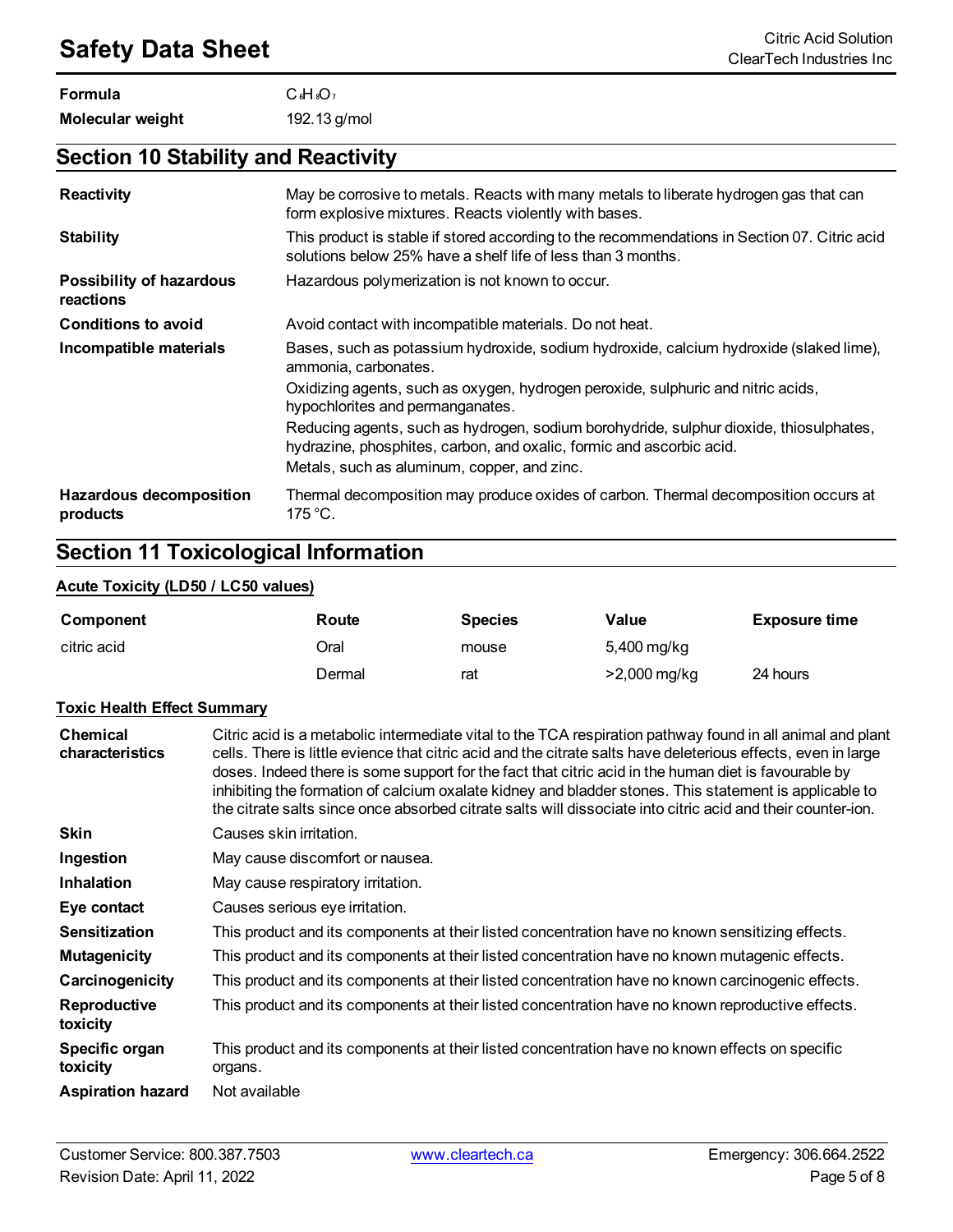## **Safety Data Sheet**<br>ClearTech Industries Inc

**Synergistic materials**

Not available

## **Section 12 Ecological Information**

#### **Ecotoxicity**

| Component               | <b>Type</b>                                                                                            | <b>Species</b>              | Value                | <b>Exposure Time</b> |
|-------------------------|--------------------------------------------------------------------------------------------------------|-----------------------------|----------------------|----------------------|
| Citric acid             | LC50                                                                                                   | Leuciscus idus<br>melanotus | 440 mg/L             | 48 hours             |
|                         | EC50                                                                                                   | Daphnia magna               | $1,535 \text{ mg/L}$ | 24 hours             |
| <b>Biodegradability</b> | The domestic substance list categorizes citric acid as non-persistent.                                 |                             |                      |                      |
| <b>Bioaccumulation</b>  | The domestic substance list categorizes citric acid as non-bioaccumulative.                            |                             |                      |                      |
| <b>Mobility</b>         | This product is water soluble, is not predicted to adsorb to soil and may contaminate ground<br>water. |                             |                      |                      |
| Other adverse effects   | Not available                                                                                          |                             |                      |                      |

## **Section 13 Disposal Considerations**

| <b>Waste From Residues /</b>  | Dispose in accordance with all federal, provincial, and local regulations including the                                                                                     |
|-------------------------------|-----------------------------------------------------------------------------------------------------------------------------------------------------------------------------|
| <b>Unused Products</b>        | Canadian Environmental Protection Act.                                                                                                                                      |
| <b>Contaminated Packaging</b> | Do not remove label, follow label warnings even after the container is empty. Empty<br>containers should be recycled or disposed of at an approved waste handling facility. |

## **Section 14 Transport Information**

| UN number                                  | UN3265                                                                                                                                                                                                                                                                                                                                                                                                                                                                                                                                                              |
|--------------------------------------------|---------------------------------------------------------------------------------------------------------------------------------------------------------------------------------------------------------------------------------------------------------------------------------------------------------------------------------------------------------------------------------------------------------------------------------------------------------------------------------------------------------------------------------------------------------------------|
| UN proper shipping name<br>and description | CORROSIVE LIQUID, ACIDIC, ORGANIC, N.O.S. (Citric acid)                                                                                                                                                                                                                                                                                                                                                                                                                                                                                                             |
| <b>Transport hazard class(es)</b>          | 8                                                                                                                                                                                                                                                                                                                                                                                                                                                                                                                                                                   |
| Packing group                              | Ш                                                                                                                                                                                                                                                                                                                                                                                                                                                                                                                                                                   |
| <b>Excepted quantities</b>                 | 5L                                                                                                                                                                                                                                                                                                                                                                                                                                                                                                                                                                  |
| <b>Environmental hazards</b>               | Not listed as a marine pollutant under Canadian TDG Regulations, schedule III.                                                                                                                                                                                                                                                                                                                                                                                                                                                                                      |
| <b>Special precautions</b>                 | 16 (1) The technical name of at least one of the most dangerous substances that<br>predominantly contributes to the hazard or hazards posed by the dangerous goods must be<br>shown, in parentheses, on the shipping document following the shipping name in<br>accordance with clause 3.5(1)(c)(ii)(A) of Part 3 (Documentation). The technical name must<br>also be shown, in parentheses, on a small means of containment or on a tag following the<br>shipping name in accordance with subsections 4.11(2) and (3) of Part 4 (Dangerous Goods<br>Safety Marks). |
| <b>Transport in bulk</b>                   | ERAP index: not available                                                                                                                                                                                                                                                                                                                                                                                                                                                                                                                                           |
|                                            | MARPOL 73/78 and IBC Code:<br>Product name: Citric acid (70% or less)<br>Pollution category: Z<br>Hazards: the product is included in the Code because of its<br>pollution hazards.<br>Ship type: ship type 3                                                                                                                                                                                                                                                                                                                                                       |
|                                            | Tank type: integral gravity tank                                                                                                                                                                                                                                                                                                                                                                                                                                                                                                                                    |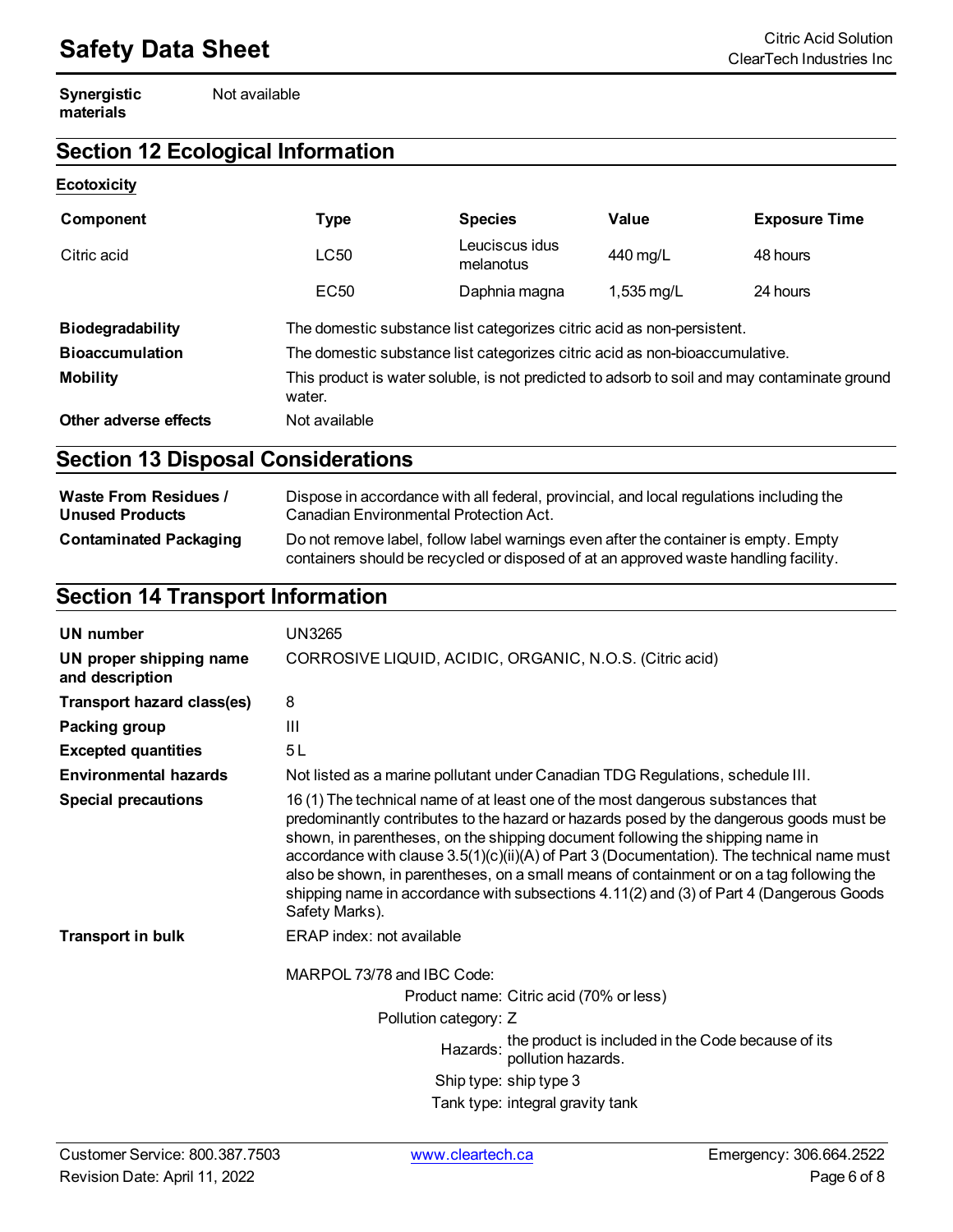Tank vents: open venting Tank environmental control: no special requirements under this Code Electrical equipment: Apparatus group ho information Temperature classes no information Flash point flashpoint exceeding 60 °C Gauging: open gauging Vapour detection: no special requirements under this Code Fire protection: alcohol-resistant foam or multi-purpose foam Emergency equipment no special requirements under this Code Specific and operational requirements no special requirements under this Code **Additional information** Secure containers (full or empty) during shipment and ensure all caps, valves, or closures are secured in the closed position.

**TDG PRODUCT CLASSIFICATION: This product has been classified on the preparation date specified at section 16** of this SDS, for transportation in accordance with the requirements of part 2 of the Transportation of Dangerous Goods Regulations. If applicable, testing and published test data regarding the classification of this product are **listed in the references at section 16 of this SDS.**

## **Section 15 Regulatory Information.**

#### **NOTE: THE PRODUCT LISTED ON THIS SAFETY DATA SHEET HAS BEEN CLASSIFIED IN ACCORDANCE WITH THE HAZARD CRITERIA OF THE CANADIAN HAZARDOUS PRODUCTS REGULATIONS. THIS SAFETY DATA SHEET CONTAINS ALL INFORMATION REQUIRED BY THOSE REGULATIONS.**

All components of this product appear on the domestic substance list.

NSF Certification: Citric Acid 50%, Solution, NSF® - 60 is certified under NSF / ANSI Standard 60 for pH adjustment and membrane cleaning at a maximum dosage of: 250 mg/LNSF product use restrictions based on requirements obtained from the NSF website; consult NSF website for current requirements.

## **Section 16 Other Information**

**Date of latest revision: April 11, 2022**

**Note:** The responsibility to provide a safe workplace remains with the buyer / user. The buyer / user should consider the health hazards and safety information contained herein as a guide and should take those precautions required in an individual operation to instruct employees and develop work practice procedures for a safe work environment. The information contained herein is, to the best of our knowledge and belief, accurate. However, since the conditions of handling and use are beyond our control, we make no guarantee of results, and assume no liability for damages incurred by the use of this material. It is the responsibility of the buyer / user to comply with all applicable laws and regulations regarding handling, using, reselling and shipping this product.

#### **Attention: Receiver of the chemical goods / SDS coordinator**

As part of our commitment to the RDC Responsible Distribution® initiative, ClearTech Industries Inc. and its associated companies require, as a condition of sale, that you forward the attached Safety Data Sheet(s) to all affected employees, customers, and end-users. ClearTech will send any available supplementary handling, health, and safety information to you at your request.

If you have any questions or concerns please call our customer service center.

#### **References:**

1) CHEMINFO 2) TOXNET 3) eChemPortal 4) ECHA